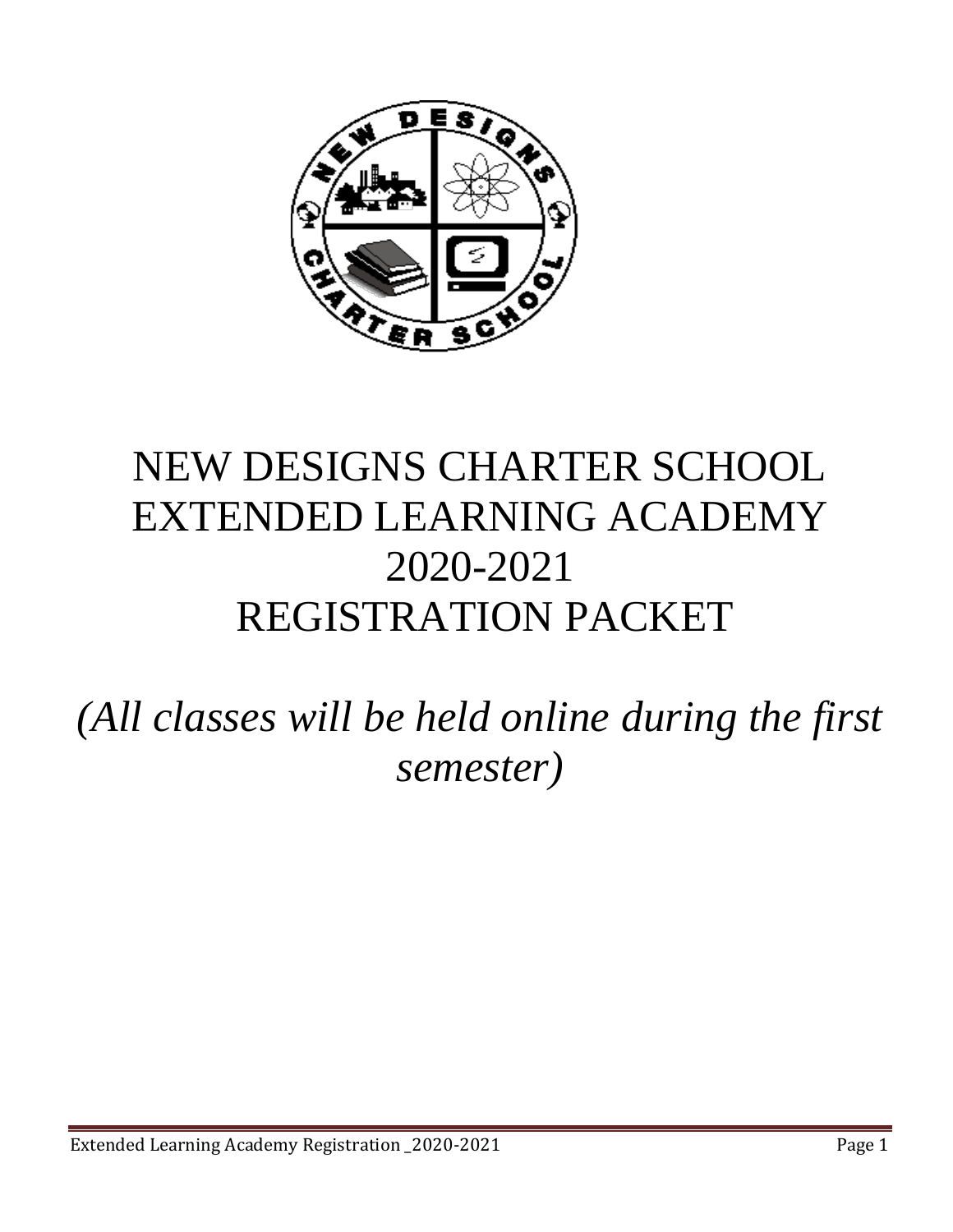

**New Designs Charter School**  2303 South Figueroa Way Los Angeles, CA 90007 Tel: (213) 765-9084 Fax: (213) 765-0139 www.newdesignscharter.com

*College Preparatory Public School Fully Accredited by the Western Association of Schools and Colleges*

#### **EXTENDED LEARNING ACADEMY-University Park Campus (Before School, After School, and Saturday School Programs)**

Thank you for your interest in the EXTENDED LEARNING ACADEMY provided here at New Designs Charter School. Our mission is to provide a safe and enjoyable learning environment for our students. The Extended Learning Academy provides remedial and enrichment activities in Math and English. In addition we provide test preparation assistance for ACT, SAT and California Assessment of Student Performance and Progress(CAASPP). We provide innovative and rigorous course offerings in a well-supervised and structured setting.

## **Course Offerings**

## **Before School***( will resume in 2021)*

## **7:00 – 7:50 AM Monday through Friday**

#### **Math Prep**

This class is offered to all students in  $6<sup>th</sup>$  and  $7<sup>th</sup>$  grade to help improve their Mathematics skills and to help them prepare for the California Assessment of Student Performance and Progress(CAASPP).

## **After School**

#### **3:00-6:00pm Monday through Friday**

#### **Math Prep**

This class is offered to all students who need help in improving their Mathematics skills. Students who did not attain grade level equivalency on the Math Assessment are required to enroll in this class. Other students may be assigned to this class based on teacher recommendation.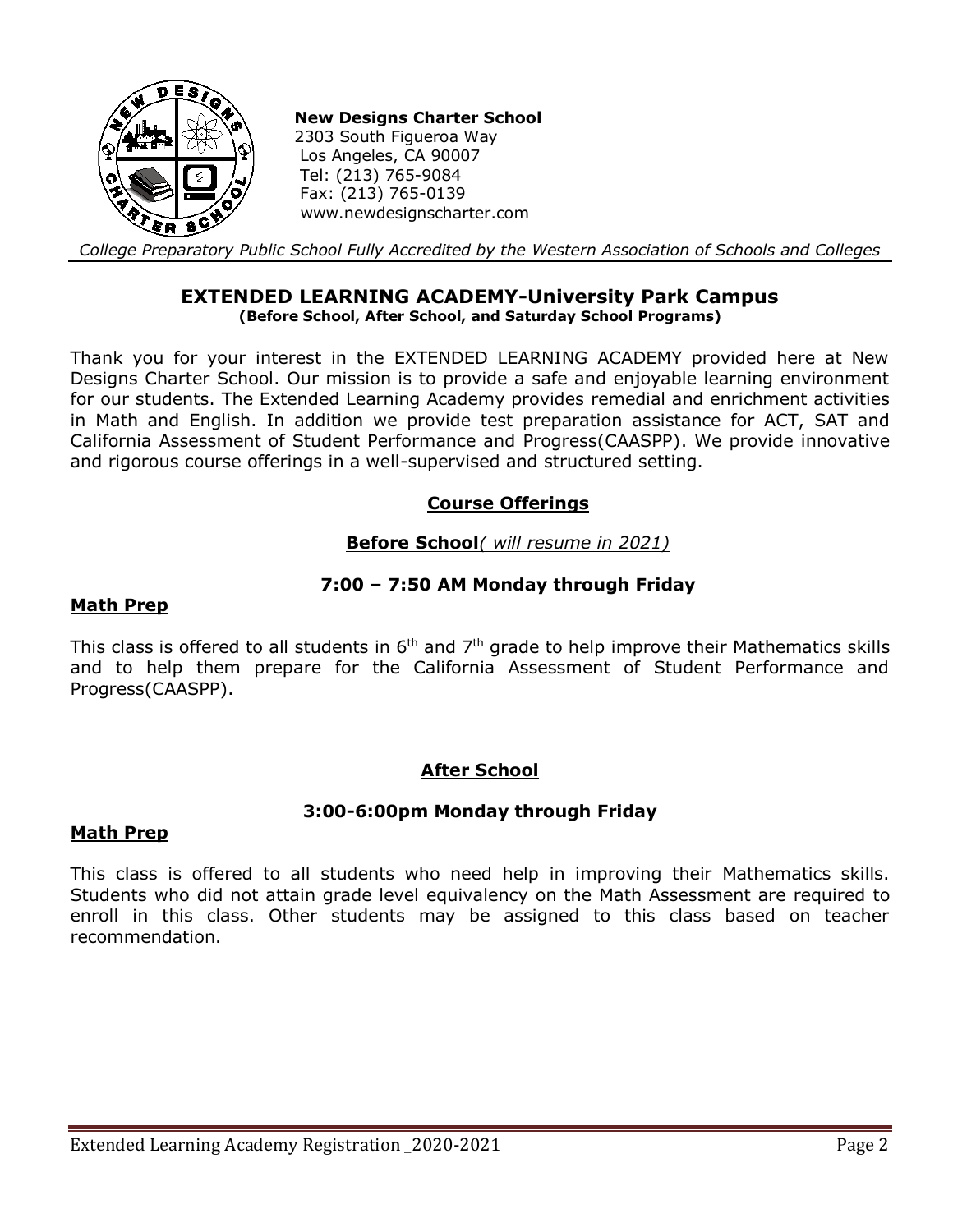#### **English Prep**

This class is offered to all students who need help in improving their English Language Arts (ELA) skills. Students who did not attain grade level equivalency on the I-Ready Reading Assessment are required to enroll in this class. Other students may be assigned to this class based on teacher recommendation.

#### **SAT Prep**

This course is designed for students in grades 10-12 and focuses on the content of the PSAT/SAT and on techniques that are unique to this testing program.

## **ACT Prep**

This course is designed for students in grades 10-12 and focuses on the content of the ACT and on techniques that are unique to this testing program.

#### **New Courses**

We are in the process of introducing new classes in the After School Program. These classes and schedules will be announced at a later date.

#### **Homework Assistance**

Students will be assisted with their homework in Math, English, Science and Computer **Technology** 

#### **Saturday Academy**

This is mandatory for all students. **Five percent of each student's grade will be based on attendance, participation, and completion of assignments in Saturday school**. Math and English classes will be offered to supplement class instruction, help improve test scores and maintain a high level of achievement. Classes will be held every other Saturday. *Our Saturday schedule for the 2020-2021 academic year, will be announced later.* 

#### **Instructors**

Our highly qualified instructors are drawn from New Designs Charter School, professionals in music and art, and tutors from the University of Southern California and Mount Saint Mary's College.

#### **Student pick up**

It is imperative that you pick-up your children on time (at 6:45pm on weekdays and 12pm on Saturdays). **Students must be off school property by 7pm on week days and 12:15 pm on Saturdays. Parents will be charged a fee of \$1 per minute for any time that students are on campus after the above times.**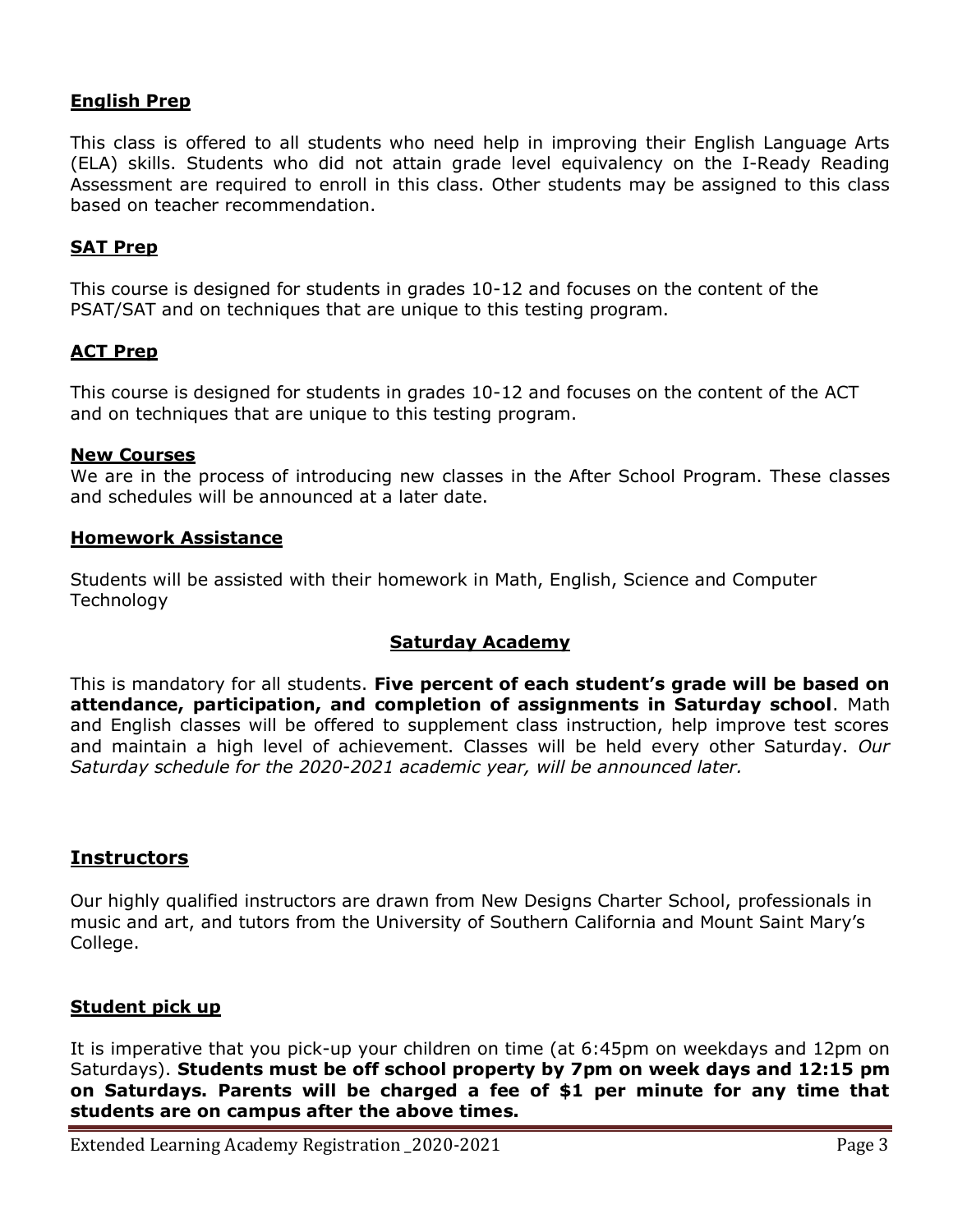In order to minimize disruption to the classroom environment and student learning, all students enrolled in the Extended Learning Academy are required to stay for the full length of their selected class. Students will not be able to leave during the course of instruction.

In case a student is to be picked up before class, a **parent** or **caregiver MUST** sign out the child before leaving the Extended Learning Academy. Children are not allowed to sign themselves out unless they have a written parental permission. Please advise caregivers, relatives, and friends of this important procedure. Parents and caregivers should notify the front office ASAP at (213) 765-9084(UP) or (323)730-0330(Adams) of any changes to pick up routines.

## **New Designs Charter School Extended Learning Academy Early Release Policy**

A child may be released early from the after school program before 6:45pm. In order for a child to be released, the parent has to complete an "Early Release Form" at the security desk. The parent will submit a valid California Identification Card to the Security Coordinator for verification of relationship prior to the child's release. Early release from the program is based on the following conditions:

- 1) Attending a similar program
- 2) Family Emergencies
- 3) Medical appointments
- 4) Child accidents that occur during the program
- 5) Other safety issues as stipulated by New Designs Charter School.

The program coordinator will sign the child out and a copy of the form will be kept for future records.

#### **Homelessness**

In compliance with AB1567, students experiencing homelessness will be given priority enrollment in the program.

## **Attendance**

The program is not operated during vacation, holidays and pupil free days.

Attendance is closely monitored and checked against the school absentee list. If a student is not in their appropriate class they are considered truant.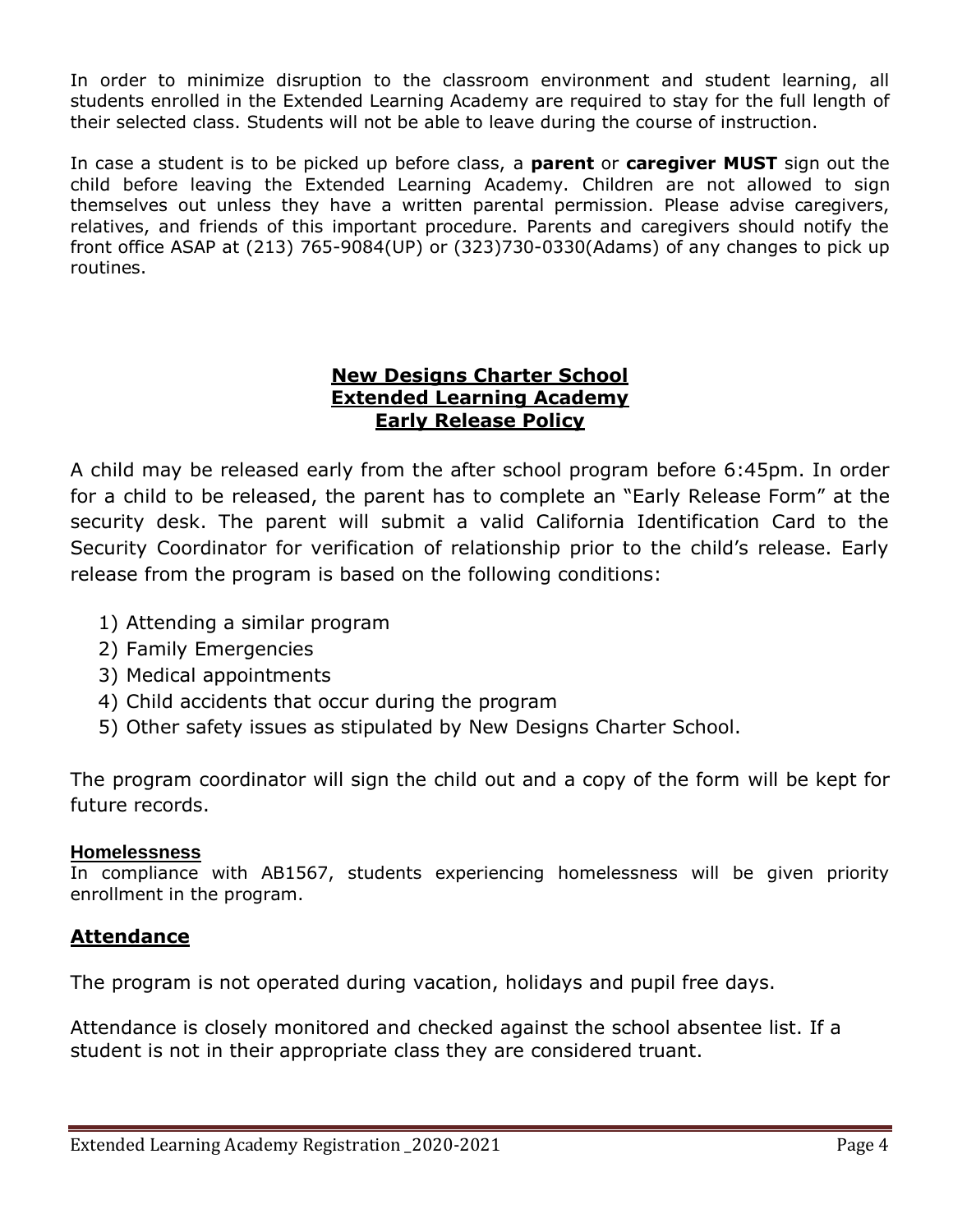## **Expectations**

The Extended Learning Academy is a privilege and your child (ren) is/are expected to behave appropriately. The same expectations and discipline policies which apply during the school day remain during Academy hours. You will receive a discipline notice to sign any time unacceptable behavior occurs.

Students will:

Be on time for the start of the program.

Follow instructions by teachers and staff.

Come prepared to work.

Show respect for others and their property.

**NOT** leave the supervision of the program without getting permission from the staff.

## **Consequences**

In order for the Extended Learning Academy to be successful and benefit all students involved, the following discipline policy will be enforced. Students and parents need to be aware of the consequences for failing to follow the rules and procedures.

**1st offense \* -** verbal warning to student and discipline letter sent home for parent signature.

**2nd offense \* -** Discipline letter sent home for parent signature

**3rd offense \*-** parent notification of permanent removal of the student from the Extended Learning Academy.

\* Student may NOT return to the program without parent/guardian signature on a discipline form.

For additional information about the Extended Learning Academy Program, please contact any of the following: Mr. Gaddiel Acquaah, Coordinator, Extended Learning Academy (213) 765-9084 ext. 205. Ms. Berenice Lopez, Office Manager, Adams Campus (323)730-0330 Mr. Lennox Trejo, Coordinator, Safety and School Culture (213) 765-9084 ext. 217